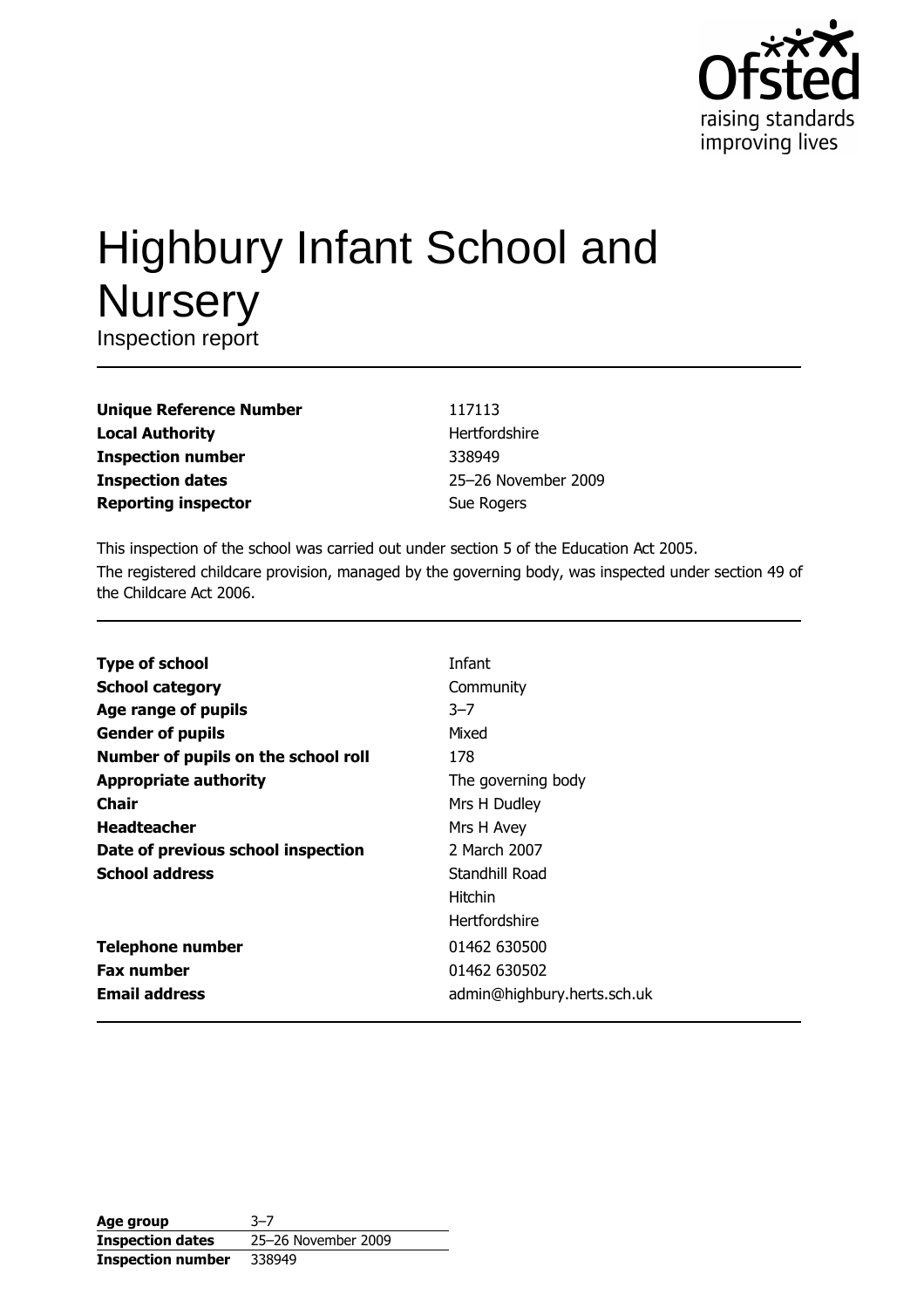Number of children on roll in the registered childcare provision Date of last inspection of registered childcare provision

Not previously inspected

The Office for Standards in Education, Children's Services and Skills (Ofsted) regulates and inspects to achieve excellence in the care of children and young people, and in education and skills for learners of all ages. It regulates and inspects childcare and children's social care, and inspects the Children and Family Court Advisory Support Service (Cafcass), schools, colleges, initial teacher training, work-based learning and skills training, adult and community learning, and education and training in prisons and other secure establishments. It rates council children's services, and inspects services for looked after children, safequarding and child protection.

Further copies of this report are obtainable from the school. Under the Education Act 2005, the school must provide a copy of this report free of charge to certain categories of people. A charge not exceeding the full cost of reproduction may be made for any other copies supplied.

If you would like a copy of this document in a different format, such as large print or Braille, please telephone 08456 404045, or email enquiries@ofsted.gov.uk.

You may copy all or parts of this document for non-commercial educational purposes, as long as you give details of the source and date of publication and do not alter the documentation in any way.

Royal Exchange Buildings St Ann's Square Manchester M2 7LA T: 08456 404045 Textphone: 0161 618 8524 E: enquiries@ofsted.gov.uk W: www.ofsted.gov.uk © Crown copyright 2009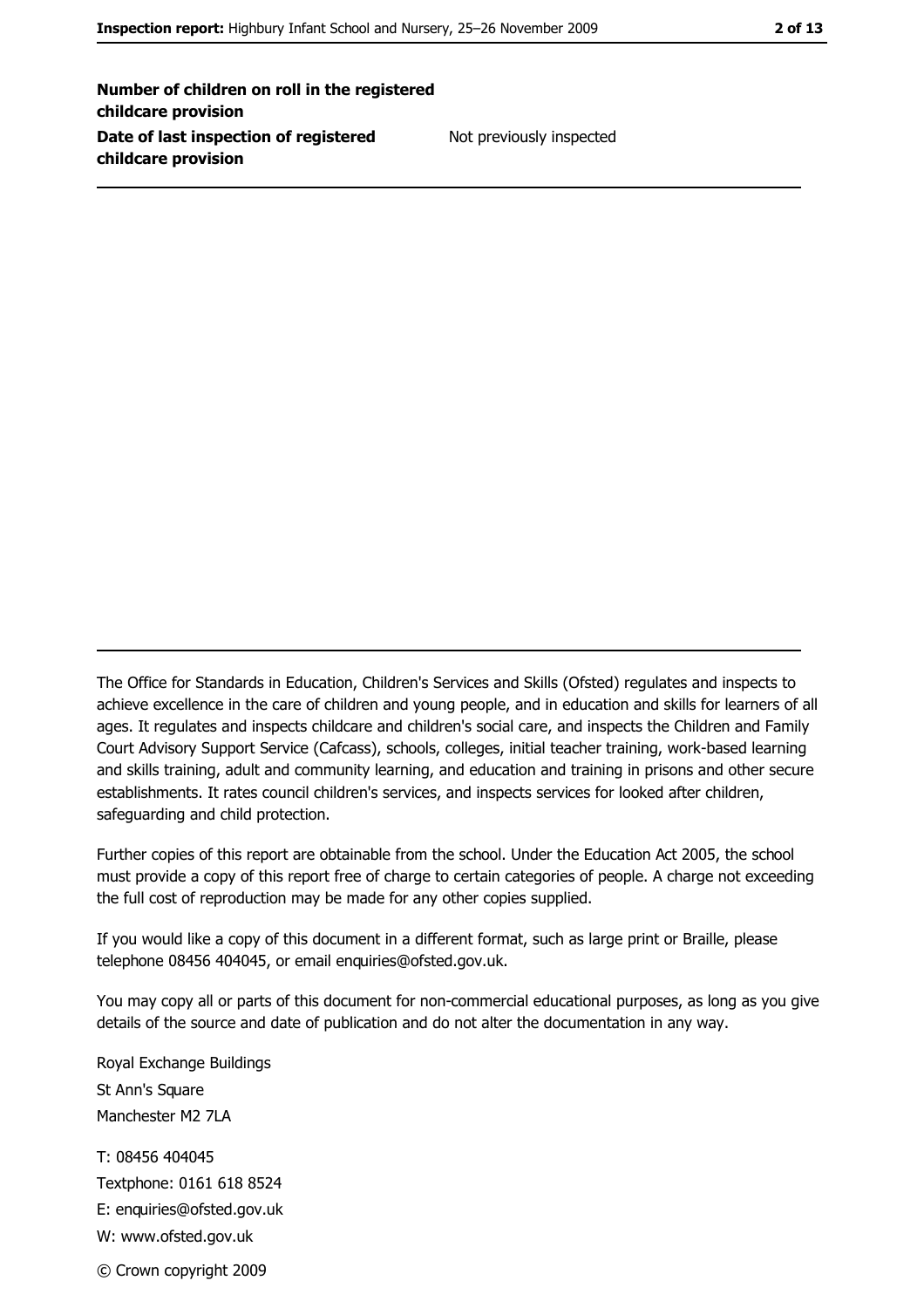# **Introduction**

This inspection was carried out by three additional inspectors. The inspectors observed 16 part lessons, visited all classrooms to sample displays, behaviour and resources and held meetings or discussions with governors, staff, parents and groups of pupils. Inspectors observed the school's work, and examined pupils' books and school documents including the school development plan, safety records and assessment information. They analysed questionnaires returned by staff, pupils and parents. Inspectors looked in detail at the following:

the progress made by all groups of pupils, especially the more able

- the quality of personal development outcomes and of care, quidance and support  $\blacksquare$ for pupils
- outcomes and the quality of provision in the Early Years Foundation Stage  $\blacksquare$
- the work of the school in developing teaching and the curriculum  $\blacksquare$
- the effectiveness of leadership and management at all levels, especially that of  $\blacksquare$ middle managers.

# **Information about the school**

This is an average sized infant school, with a nursery. It offers 'wrap around care' in the form of a breakfast club and after-school and holiday-time childcare. The after-school and holiday care is provided by the externally managed Hitchin Fun Club. The percentage of pupils who have special educational needs and/or disabilities is a little lower than is usual. Most of these pupils have language or behavioural difficulties. A few pupils use English as an additional language, but numbers are low compared to national averages. The school holds the Healthy Schools Award and the Activemark for physical education.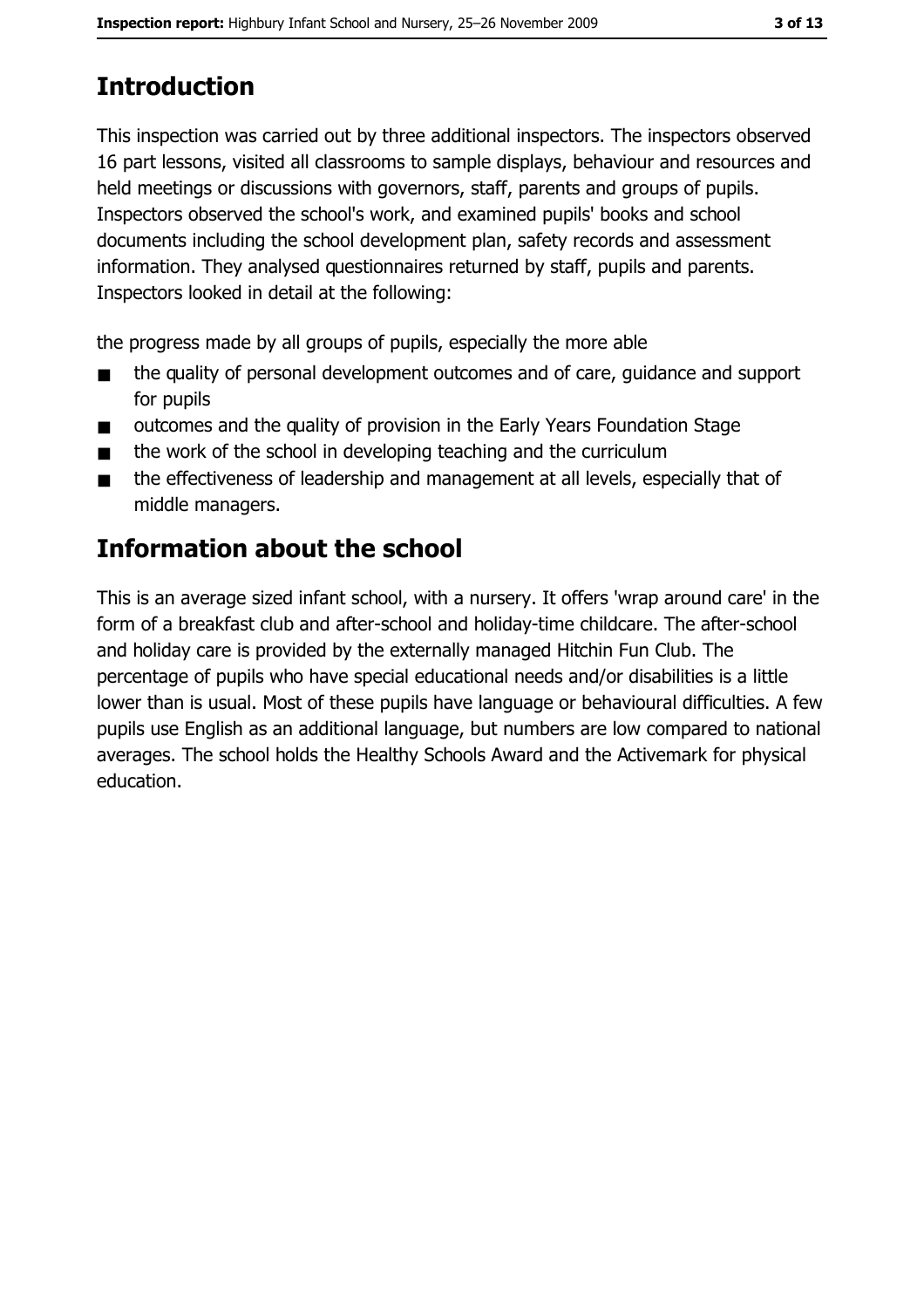## **Inspection judgements**

## Overall effectiveness: how good is the school?

#### The school's capacity for sustained improvement

## **Main findings**

Highbury School continues to improve and to provide a good education for its pupils. Exceptionally good relationships and a happy, stimulating atmosphere ensure that children get off to a flying start in the Early Years Foundation Stage classes, make good progress through the rest of the school and do outstandingly well in their personal development. Questionnaire returns show that parents are very happy with the school and confident it is well managed. They typically make responses such as 'I could not wish for more.' They have special praise for the headteacher, with, for example, parents stating that 'She is lovely with the children' and 'very committed and hardworking.' The leadership team, pupils and staff also stress how much they enjoy their work together and refer to the high quality of whole-school teamwork. These comments are borne out by inspection findings.

Excellent relationships formed in the Early Years Foundation Stage underpin children's outstanding progress in all areas of their learning in the Nursery and Reception classes. Taking into account their starting points, pupils make good progress in English and mathematics to reach above-average standards by the end of Year 2. This is because pupils benefit from a lively, well-planned curriculum and good teaching. Pupils with special educational needs and/or disabilities make outstanding progress. Those pupils who are more able achieve above-average results, but are not challenged consistently enough for them to reach levels that are significantly high. Many aspects of teaching are strong and engaging. For instance, teachers have worked hard to develop the use of assessment, with much success. However, they are not yet giving consistent enough feedback on how to improve when they mark pupils' books.

Throughout the school, care, guidance and support are outstanding. As a result, learners' behaviour and attitudes to their work are excellent. Pupils' spiritual, moral and social development is also exceptional, with learners particularly enjoying opportunities to learn about other faiths. The school's awards testify to pupils' outstanding progress in learning to be healthy, through very well-planned schemes of work and good physical education. Pupils appreciate the fact that teachers often consult with them to find out what they think of lessons. They recognise that teachers act on what they say.

Leaders and managers clearly identify the strengths of the provision and the important areas for development. This good self-evaluation has led to improvements in the Early Years Foundation Stage, boys' achievements in English, aspects of assessment, and the work of middle managers since the last inspection. The school, therefore, has a good capacity to improve further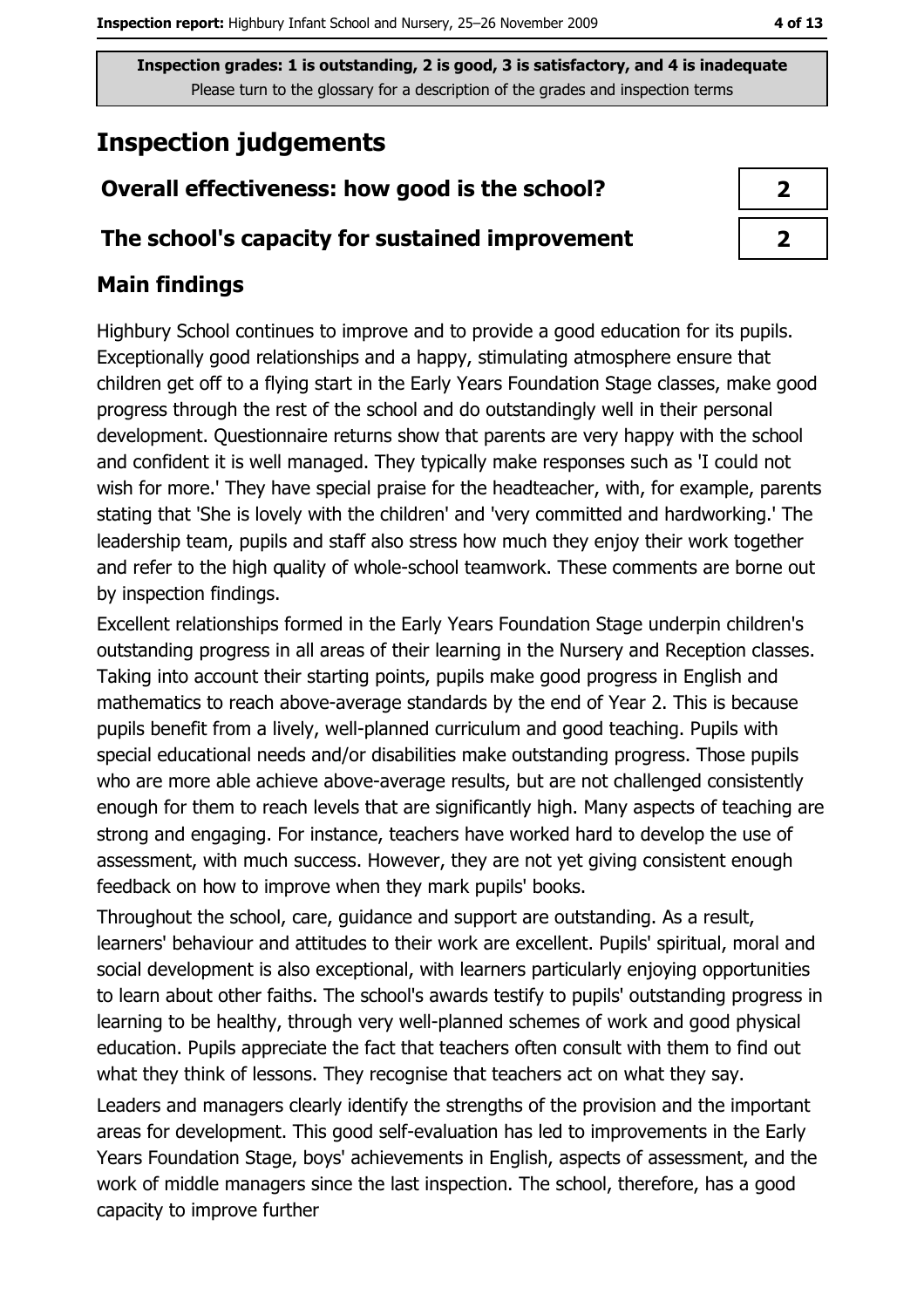#### What does the school need to do to improve further?

- $\blacksquare$ Improve teaching by the end of the current academic year, so that it is always at least good or better by:
	- ensuring that teachers make consistently good use of activity planning and questioning to challenge more-able pupils more effectively
	- making sure that pupils consistently understand, through feedback and marking, what they are expected to do to improve their work.

#### **Outcomes for individuals and groups of pupils**

Achievement is outstanding in the Early Years Foundation Stage and good in Key Stage 1. Consequently, pupils achieve levels that are above average by the time they leave Year 2. Results in the end of Year 2 assessments in reading, writing and mathematics, have been consistently good for several years. Moreover, the school has recently been very successful in reducing the number of pupils with below average scores. Those pupils with special educational needs and/or disabilities make outstanding progress across the school because of well-planned support. Leaders have, correctly, focused on continuing to improve English and mathematics by increasing the amount of practical work. They are also successfully developing the learning of letter sounds, and try to make sure that children understand the links between this knowledge and their writing. The proportion of boys achieving average or above-average levels in English has increased, due to the carefully thought out introduction of subject matter more suited to boys and more role play. More-able pupils make good progress, but planning and support are not always focused enough to be sure that they do as well as possible.

Overall outcomes are outstanding as pupils do so well in their personal development. They thoroughly enjoy their lessons and work very hard, persevering even when they are unsure what to do. Attendance is above the national average. Pupils collaborate very well in the classroom and are polite and helpful. They have a very clear understanding of the difference between right and wrong. Learners benefit from numerous opportunities to reflect on the world and their part in it and to learn about other cultures. Pupils enjoy helping others and have, for instance, contributed much to the local community through their harvest celebrations and through carol singing. The school council is a highly effective means of representing the views of the pupils. Learners say that they feel safe and develop increasing confidence. The school works very hard to support children to settle into the Early Years Foundation Stage and from this phase into Year 1. Pupils are also helped to gain a good understanding of the world of work through events, such as the popular 'come as what you want to be when you grow up day'.

These are the grades for pupils' outcomes

 $\mathbf{1}$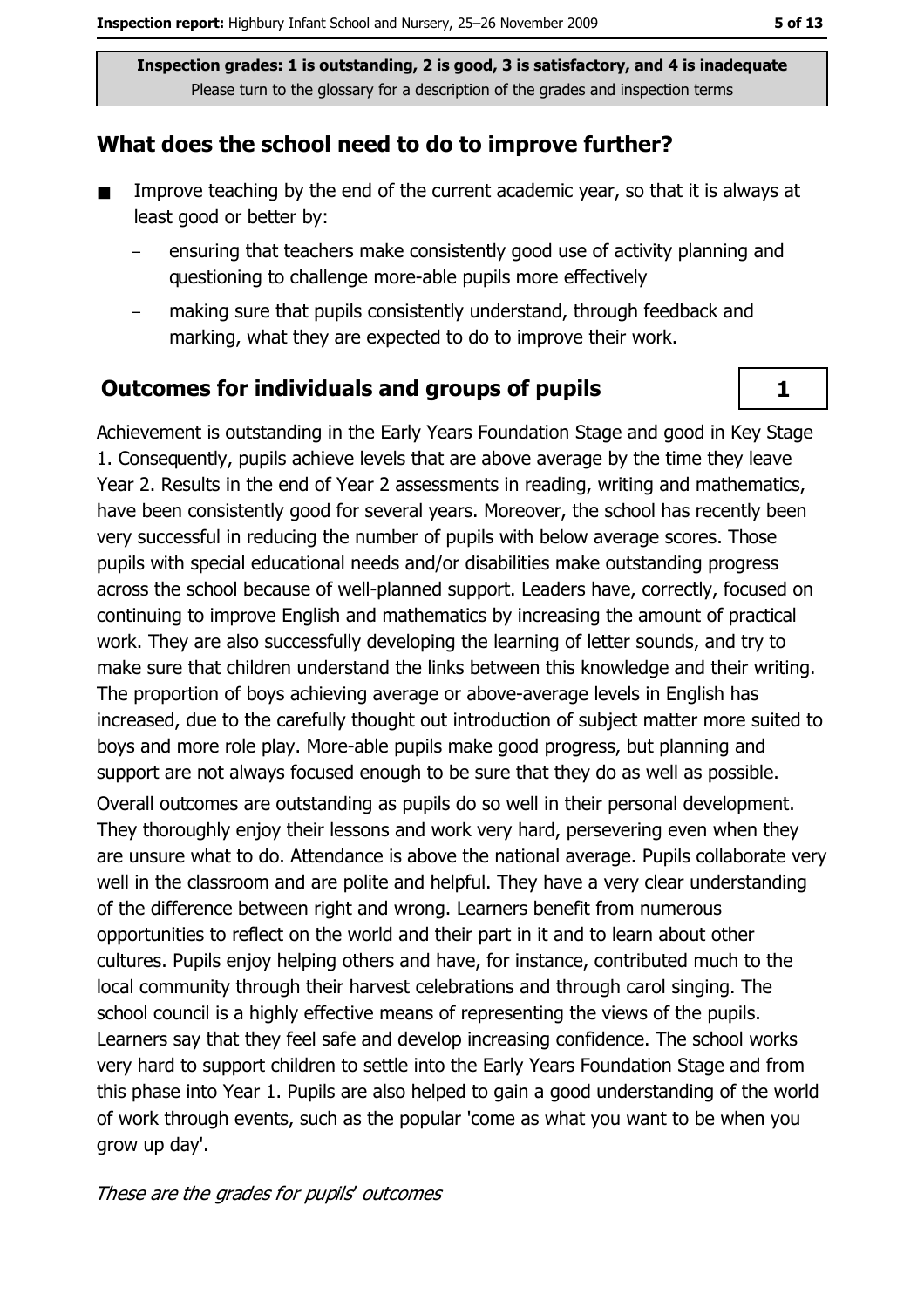| Pupils' achievement and the extent to which they enjoy their learning                                                     | $\overline{2}$          |
|---------------------------------------------------------------------------------------------------------------------------|-------------------------|
| Taking into account:<br>Pupils' attainment <sup>1</sup>                                                                   | 2                       |
| The quality of pupils' learning and their progress                                                                        | $\mathcal{P}$           |
| The quality of learning for pupils with special educational needs and/or<br>disabilities and their progress               | 1                       |
| The extent to which pupils feel safe                                                                                      | 1                       |
| <b>Pupils' behaviour</b>                                                                                                  | 1                       |
| The extent to which pupils adopt healthy lifestyles                                                                       | 1                       |
| The extent to which pupils contribute to the school and wider community                                                   | 1                       |
| The extent to which pupils develop workplace and other skills that will<br>contribute to their future economic well-being | $\overline{\mathbf{2}}$ |
| Taking into account:<br>Pupils' attendance <sup>1</sup>                                                                   | $\mathcal{P}$           |
| The extent of pupils' spiritual, moral, social and cultural development                                                   | 1                       |

#### How effective is the provision?

The school is a highly caring community, where pupils' welfare is a key priority. As a result, pupils feel safe and parents are justifiably confident that their children are well looked after. Staff management of behaviour is excellent and provision for pupils' personal development is a key strength, reflected in pupils' exemplary attitudes to learning. Leaders are ensuring that staff continue to develop their skills, and school records show clear improvement in the quality of teaching. The curriculum is well planned to ensure that lessons are fun. Teachers, for example, were seen using 'Red Riding Hood' role play, and practical, lively mathematical challenges to maintain interest. Teachers have worked hard to improve their day-to-day assessment, and to ensure that pupils have a clear understanding of what they are learning and where they have improved. This is often done exceptionally well during oral sessions. Feedback is less well developed in the pupils' books, where it is sometimes unclear what needs to be followed up. Tracking of pupils' progress is very good in English, mathematics and science. It is still being developed in other subjects.

Pupils with special educational needs include those with behavioural and language difficulties. These pupils are exceptionally well supported throughout the school, as are pupils who require help because they use English as an additional language. The school effectively evaluates needs and supports pupils with very good use of teaching assistants. Excellent multi-agency partnerships are also key in supporting pupils with any

 $1$  The grades for attainment and attendance are: 1 is high; 2 is above average; 3 is broadly average; and 4 is low.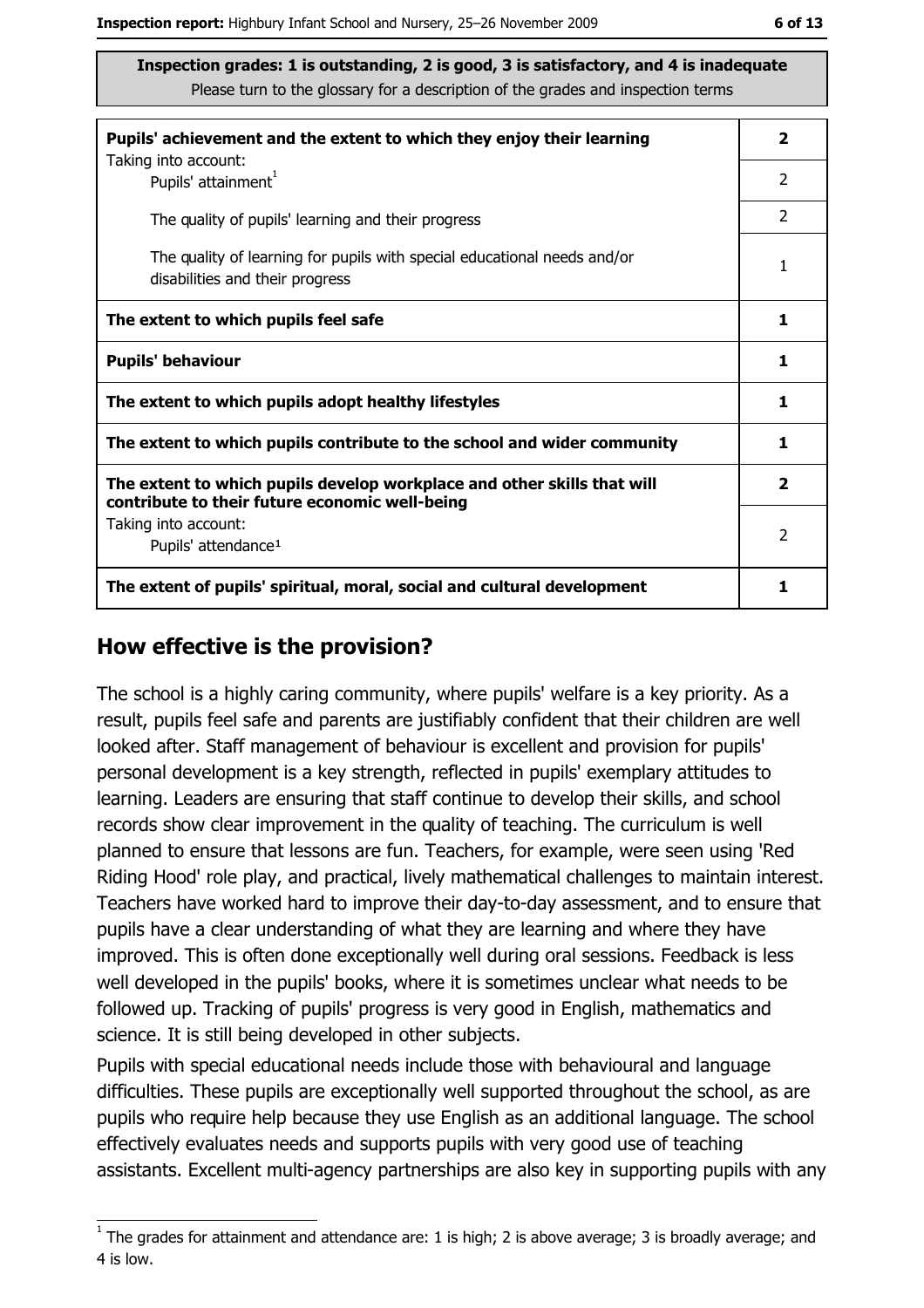type of learning difficulty. Although all pupils do well, planning is not always sufficiently detailed to ensure that expectations of more-able pupils in Key Stage 1 are high enough. There is a good range of clubs to enrich learning opportunities, and pupils participate enthusiastically in themed events, such as 'book week' and 'science days', which help to bring learning alive.

These are the grades for the quality of provision

| The quality of teaching                                                                                    |  |
|------------------------------------------------------------------------------------------------------------|--|
| Taking into account:<br>The use of assessment to support learning                                          |  |
| The extent to which the curriculum meets pupils' needs, including, where<br>relevant, through partnerships |  |
| The effectiveness of care, guidance and support                                                            |  |

### How effective are leadership and management?

The headteacher works very well with her senior colleagues and subject leaders. They share a common vision to improve the school further and are ably supported by an effective governing body. Governors are very well informed, active and hold the school to account for its performance in a positive, supportive manner. Subject leaders are confident in knowing what they have to do to improve still further. Monitoring is systematic and effective. It is not documented clearly enough in school planning but, in this small school, teamwork and verbal communication are very good, and everyone has an understanding of what is expected.

Systems for ensuring safeguarding of pupils are good. The school is very aware of all issues relating to equality of opportunity. Leaders have focused successfully on boys' achievement and are now looking to raise attainment further for more-able pupils. Partnerships with parents are exemplary; parents are extremely happy with the school and with their involvement in different aspects of school life. Leaders have good plans for developing community cohesion and have useful links with schools and businesses, locally, nationally, and internationally. Partnerships with other schools and with agencies are also very strong, taking into account the age of the pupils.

| The effectiveness of leadership and management in embedding ambition and<br>driving improvement                                                                     |  |
|---------------------------------------------------------------------------------------------------------------------------------------------------------------------|--|
| Taking into account:<br>The leadership and management of teaching and learning                                                                                      |  |
| The effectiveness of the governing body in challenging and supporting the<br>school so that weaknesses are tackled decisively and statutory responsibilities<br>met |  |
| The effectiveness of the school's engagement with parents and carers                                                                                                |  |

These are the grades for leadership and management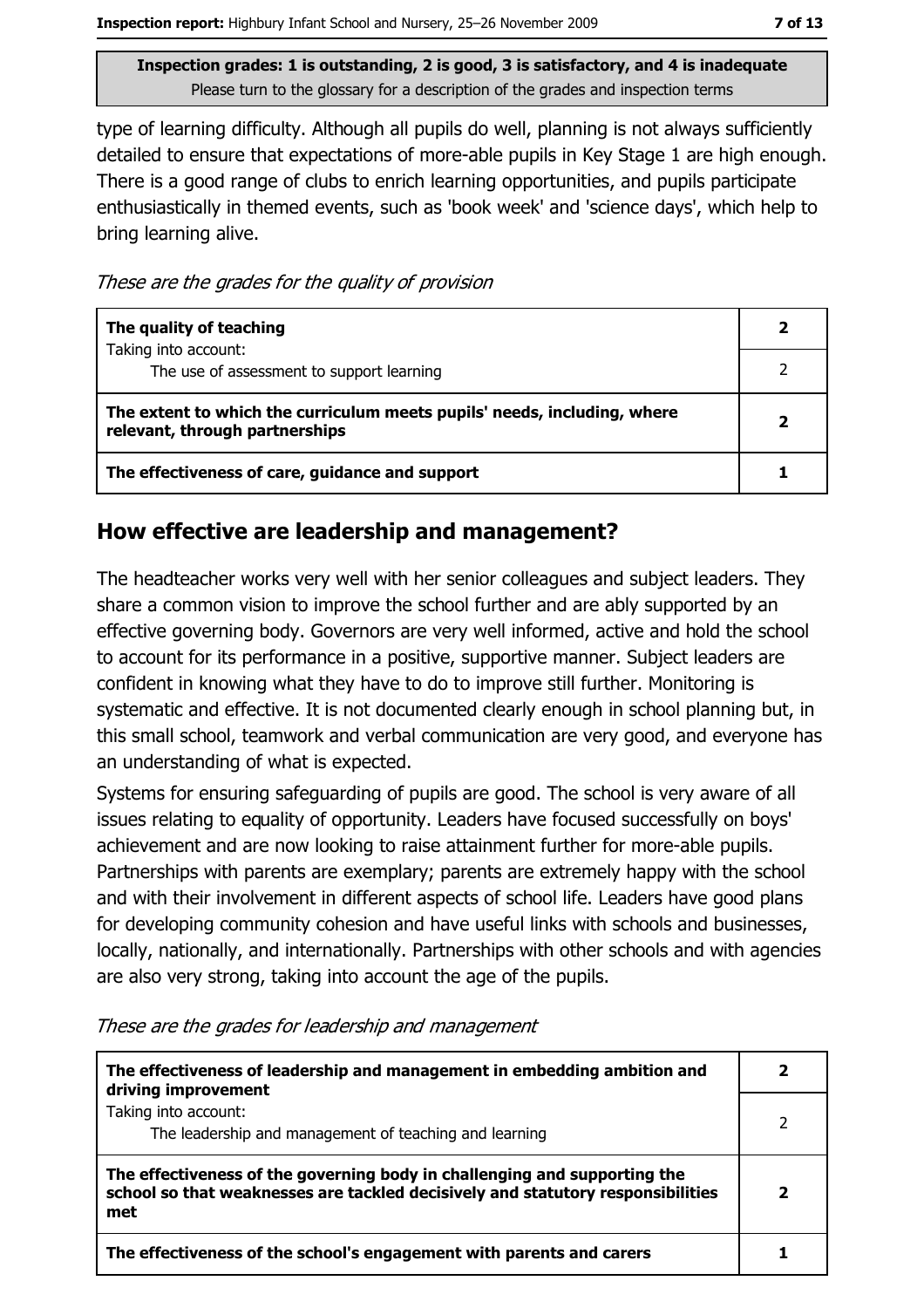| Inspection grades: 1 is outstanding, 2 is good, 3 is satisfactory, and 4 is inadequate<br>Please turn to the glossary for a description of the grades and inspection terms |                         |
|----------------------------------------------------------------------------------------------------------------------------------------------------------------------------|-------------------------|
| The effectiveness of partnerships in promoting learning and well-being                                                                                                     |                         |
| The effectiveness with which the school promotes equality of opportunity and<br>tackles discrimination                                                                     | 2                       |
| The effectiveness of safeguarding procedures                                                                                                                               | 2                       |
| The effectiveness with which the school promotes community cohesion                                                                                                        | 2                       |
| The effectiveness with which the school deploys resources to achieve<br>value for money                                                                                    | $\overline{\mathbf{2}}$ |

## **Early Years Foundation Stage**

Excellent leadership and teamwork result in outstanding progress. From starting points that are broadly in line with typical expectations for the age group, most children reach all the expected early learning goals by the time they enter Year 1. Many exceed these goals in a number of areas. This is a result of first-rate teaching that is lively and well matched to childrens' needs. Teachers plan their lessons well, having an active understanding of how young children learn. They explain very clearly, and know just when to intervene with well-judged support, and when to stand back and let the children work out their learning for themselves. Children have ample opportunities to use the well-organised outside environment. Smiles and laughter are everywhere as children discover that learning is fun. For example, Nursery children were entranced as they identified sounds mysteriously coming from behind a curtain, helping them to articulate their letters. Very effective induction procedures and exceptionally good care help children to settle in quickly, learn to cooperate with others and behave well. Consequently, they thoroughly enjoy school and highly positive relationships are formed.

These are the grades for the Early Years Foundation Stage

| <b>Overall effectiveness of the Early Years Foundation Stage</b><br>Taking into account:     |  |
|----------------------------------------------------------------------------------------------|--|
| Outcomes for children in the Early Years Foundation Stage                                    |  |
|                                                                                              |  |
| The quality of provision in the Early Years Foundation Stage                                 |  |
| The effectiveness of leadership and management of the Early Years<br><b>Foundation Stage</b> |  |

#### **Views of parents and carers**

The vast majority of parents were positive in response to all the questions in the questionnaire and thought that the school was very effective. Many praised the headteacher and the quality of the staff. A very few parents expressed concern about differing aspects of the school or its provision. These comments were all investigated, but there was no evidence found to substantiate these views.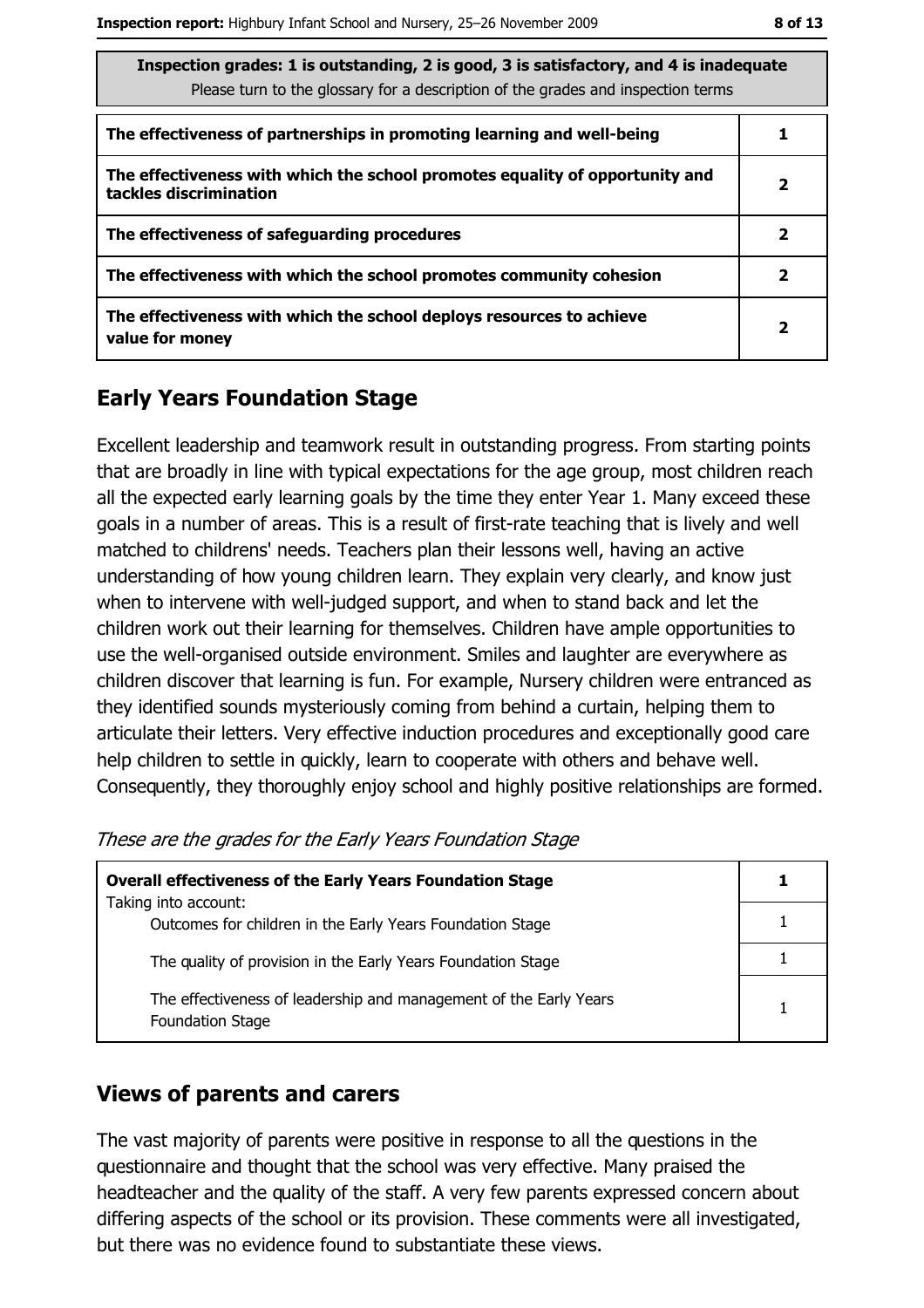#### Responses from parents and carers to Ofsted's questionnaire

Ofsted invited all the registered parents and carers of pupils registered at Highbury Infant and Nursery School to complete a questionnaire about their views of the school.

In the questionnaire, parents and carers were asked to record how strongly they agreed with 13 statements about the school. The inspection team received 62 completed questionnaires by the end of the on-site inspection. In total, there are 178 pupils registered at the school.

| <b>Statements</b>                                                                                                                                                                                                                                       | <b>Strongly</b><br><b>Agree</b> |               | <b>Agree</b> |               | <b>Disagree</b> |                |              | <b>Strongly</b><br>disagree |
|---------------------------------------------------------------------------------------------------------------------------------------------------------------------------------------------------------------------------------------------------------|---------------------------------|---------------|--------------|---------------|-----------------|----------------|--------------|-----------------------------|
|                                                                                                                                                                                                                                                         | <b>Total</b>                    | $\frac{0}{0}$ | <b>Total</b> | $\frac{0}{0}$ | <b>Total</b>    | $\frac{1}{2}$  | <b>Total</b> | $\frac{0}{0}$               |
| My child enjoys school                                                                                                                                                                                                                                  | 49                              | 77            | 14           | 22            | $\mathbf{0}$    | $\mathbf{0}$   | $\mathbf{0}$ | $\mathbf{0}$                |
| The school keeps my child<br>safe                                                                                                                                                                                                                       | 43                              | 67            | 21           | 33            | $\mathbf 0$     | 0              | 0            | $\mathbf 0$                 |
| The school informs me<br>about my child's progress                                                                                                                                                                                                      | 31                              | 48            | 31           | 48            | $\overline{2}$  | 3              | 0            | 0                           |
| My child is making enough<br>progress at this school                                                                                                                                                                                                    | 32                              | 50            | 28           | 44            | $\mathbf{1}$    | $\overline{2}$ | $\mathbf{1}$ | $\overline{2}$              |
| The teaching is good at this<br>school                                                                                                                                                                                                                  | 35                              | 55            | 28           | 44            | $\mathbf 0$     | 0              | 1            | $\overline{2}$              |
| The school helps me to<br>support my child's learning                                                                                                                                                                                                   | 30                              | 47            | 29           | 45            | $\overline{4}$  | 6              | 0            | $\mathbf 0$                 |
| The school helps my child to<br>have a healthy lifestyle                                                                                                                                                                                                | 33                              | 52            | 29           | 45            | $\mathbf{1}$    | $\overline{2}$ | 0            | $\mathbf 0$                 |
| The school makes sure that<br>my child is well prepared for<br>the future (for example<br>changing year group,<br>changing school, and for<br>children who are finishing<br>school, entering further or<br>higher education, or<br>entering employment) | 28                              | 44            | 29           | 45            | $\mathbf 0$     | $\mathbf 0$    | $\mathbf 0$  | $\mathbf 0$                 |
| The school meets my child's<br>particular needs                                                                                                                                                                                                         | 33                              | 52            | 25           | 39            | 3               | 5              | 0            | $\mathbf 0$                 |
| The school deals effectively<br>with unacceptable behaviour                                                                                                                                                                                             | 30                              | 47            | 27           | 42            | $\mathbf 0$     | 0              | 1            | $\overline{2}$              |
| The school takes account of<br>my suggestions and<br>concerns                                                                                                                                                                                           | 28                              | 44            | 31           | 48            | 3               | 5              | 0            | $\bf{0}$                    |
| The school is led and<br>managed effectively                                                                                                                                                                                                            | 49                              | 77            | 14           | 22            | $\mathbf 0$     | 0              | $\mathbf 0$  | $\mathbf 0$                 |
| Overall, I am happy with my<br>child's experience at this<br>school                                                                                                                                                                                     | 49                              | 79            | 11           | 18            | $\overline{2}$  | 3              | 0            | $\mathbf 0$                 |

The table above summarises the responses that parents and carers made to each statement. The percentages indicate the proportion of parents and carers giving that response out of the total number of completed questionnaires. Where one or more parents and carers chose not to answer a particular question, the percentages will not add up to 100%.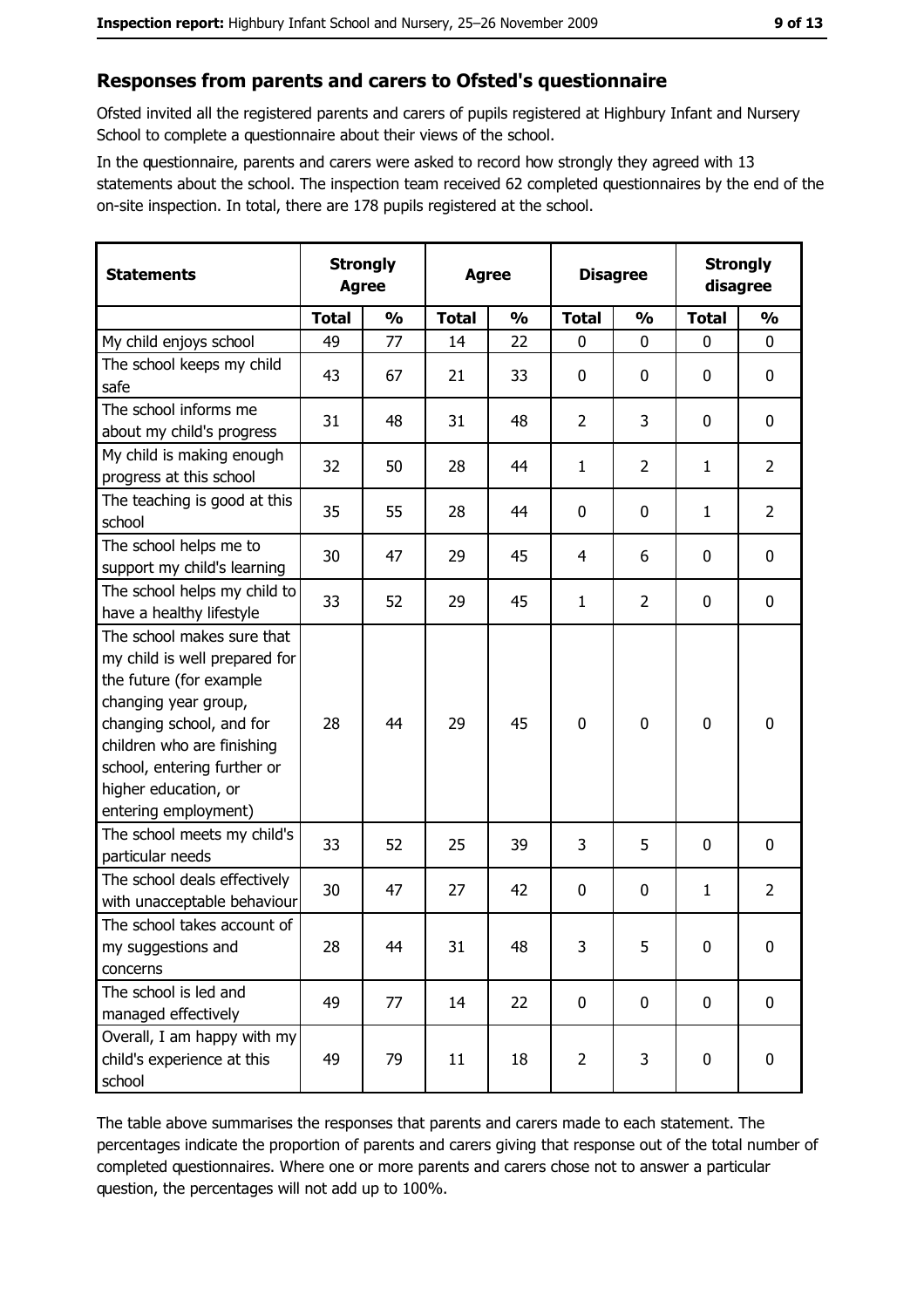# Glossary

| <b>Grade</b> | <b>Judgement</b> | <b>Description</b>                                                                                                                                                                                                               |
|--------------|------------------|----------------------------------------------------------------------------------------------------------------------------------------------------------------------------------------------------------------------------------|
| Grade 1      | Outstanding      | These features are highly effective. An oustanding<br>school provides exceptionally well for its pupils' needs.                                                                                                                  |
| Grade 2      | Good             | These are very positive features of a school. A school<br>that is good is serving its pupils well.                                                                                                                               |
| Grade 3      | Satisfactory     | These features are of reasonable quality. A satisfactory<br>school is providing adequately for its pupils.                                                                                                                       |
| Grade 4      | Inadequate       | These features are not of an acceptable standard. An<br>inadequate school needs to make significant<br>improvement in order to meet the needs of its pupils.<br>Ofsted inspectors will make further visits until it<br>improves. |

## What inspection judgements mean

### Overall effectiveness of schools inspected between September 2007 and July 2008

|                       | Overall effectiveness judgement (percentage of<br>schools) |      |                     |                   |  |
|-----------------------|------------------------------------------------------------|------|---------------------|-------------------|--|
| <b>Type of school</b> | <b>Outstanding</b>                                         | Good | <b>Satisfactory</b> | <b>Inadequate</b> |  |
| Nursery schools       | 39                                                         | 58   | 3                   | 0                 |  |
| Primary schools       | 13                                                         | 50   | 33                  | 4                 |  |
| Secondary schools     | 17                                                         | 40   | 34                  | 9                 |  |
| Sixth forms           | 18                                                         | 43   | 37                  | $\overline{2}$    |  |
| Special schools       | 26                                                         | 54   | 18                  | $\overline{2}$    |  |
| Pupil referral units  | 7                                                          | 55   | 30                  | 7                 |  |
| All schools           | 15                                                         | 49   | 32                  | 5                 |  |

New school inspection arrangements were introduced on 1 September 2009. This means that inspectors now make some additional judgements that were not made previously.

The data in the table above were reported in The Annual Report of Her Majesty's Chief Inspector of Education, Children's Services and Skills 2007/08.

Percentages are rounded and do not always add exactly to 100. Secondary school figures include those that have sixth forms, and sixth form figures include only the data specifically for sixth form inspection judgements.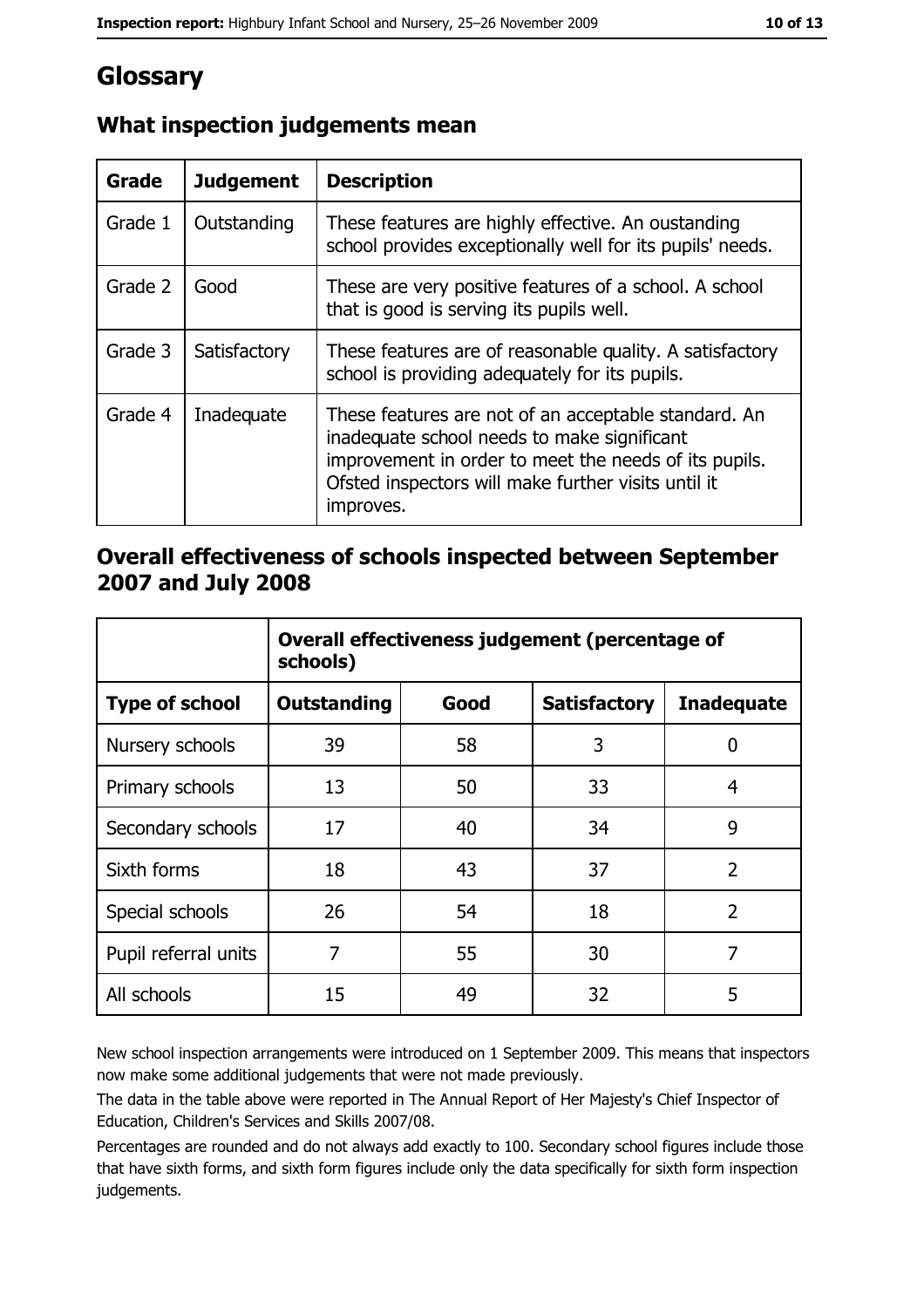# **Common terminology used by inspectors**

| Achievement:                  | the progress and success of a pupil in<br>their learning, development or training.                                                                                                                                                                                                                           |
|-------------------------------|--------------------------------------------------------------------------------------------------------------------------------------------------------------------------------------------------------------------------------------------------------------------------------------------------------------|
| Attainment:                   | the standard of the pupils' work shown by<br>test and examination results and in<br>lessons.                                                                                                                                                                                                                 |
| Capacity to improve:          | the proven ability of the school to<br>continue improving. Inspectors base this<br>judgement on what the school has<br>accomplished so far and on the quality of<br>its systems to maintain improvement.                                                                                                     |
| Leadership and management:    | the contribution of all the staff with<br>responsibilities, not just the headteacher,<br>to identifying priorities, directing and<br>motivating staff and running the school.                                                                                                                                |
| Learning:                     | how well pupils acquire knowledge,<br>develop their understanding, learn and<br>practise skills and are developing their<br>competence as learners.                                                                                                                                                          |
| <b>Overall effectiveness:</b> | inspectors form a judgement on a school's<br>overall effectiveness based on the findings<br>from their inspection of the school. The<br>following judgements, in particular,<br>influence what the overall effectiveness<br>judgement will be.                                                               |
|                               | The school's capacity for sustained<br>improvement.<br>Outcomes for individuals and groups<br>of pupils.<br>The quality of teaching.<br>The extent to which the curriculum<br>meets pupil's needs, including where<br>relevant, through partnerships.<br>The effectiveness of care, guidance<br>and support. |
| Progress:                     | the rate at which pupils are learning in<br>lessons and over longer periods of time. It<br>is often measured by comparing the<br>pupils' attainment at the end of a key<br>stage with their attainment when they<br>started.                                                                                 |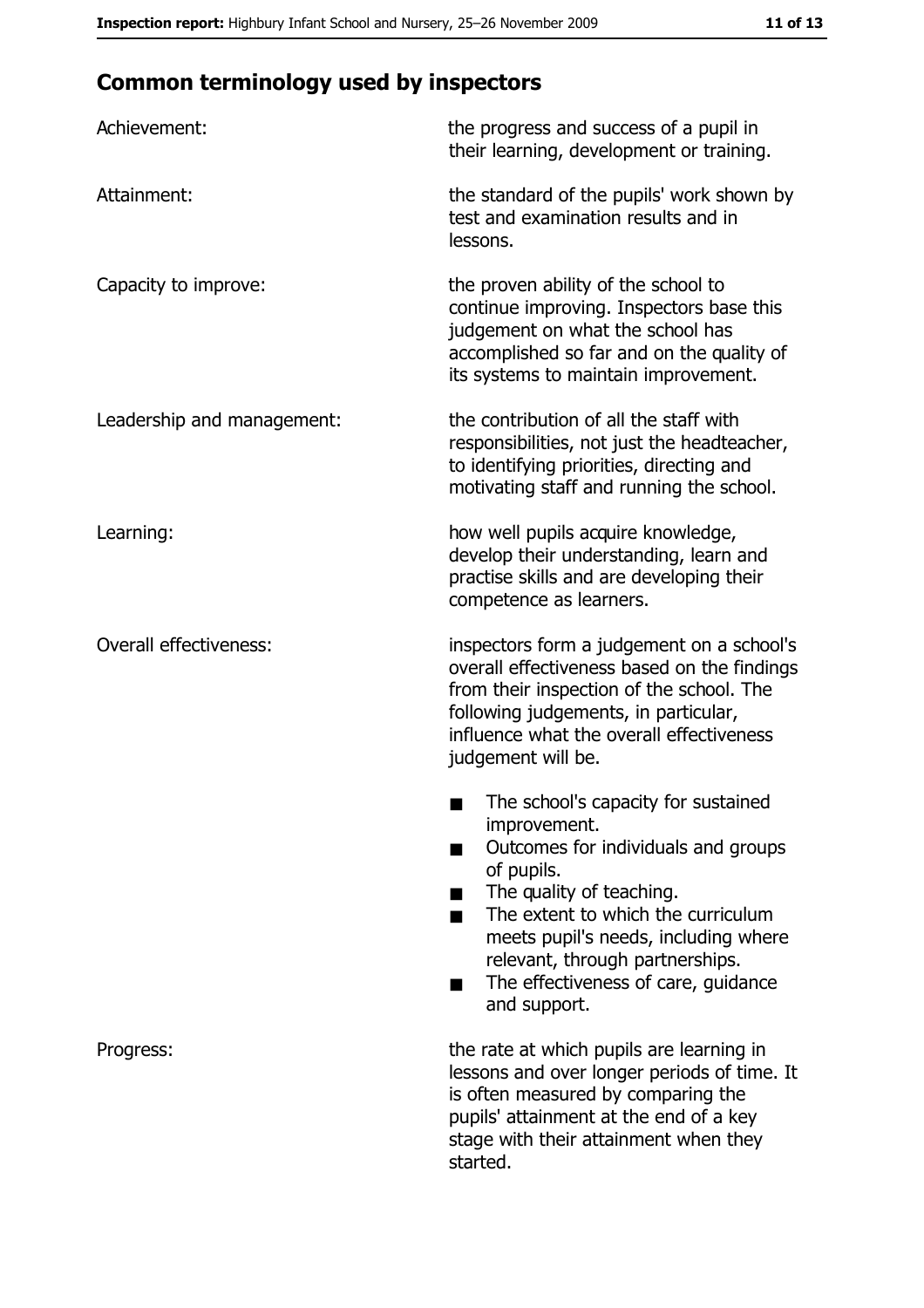This letter is provided for the school, parents and carers to share with their children. It describes Ofsted's main findings from the inspection of their school.



#### **Dear Pupils**

Inspection of Highbury Infant School and Nursery, Standhill Road, Hitchin, SG4 9AG Thank you very much for helping the inspectors when we visited your school. We really enjoyed talking to you and seeing you learning. Special thanks to the children who gave up some time to meet us.

I was very impressed to hear how much you enjoy school. We agree with you that Highbury is a good school. You achieve well in your lessons and outstandingly in your personal development. This is because you all get on together very happily and the staff look after you so well. You told us that you felt safe; your behaviour is very good. The headteacher and teachers work very hard and the teaching is good, especially in the Reception and Nursery classes. You were keen to tell us how much fun you have in lessons. We were very happy to see that you learn to keep very fit and you know a great deal about health. We were very interested too in hearing about the many ways in which you help improve the school and your local area, by talking to the teachers and telling them what you think.

Many things about your school are already very good. We have asked the teachers to make it even better by making sure that your work is as challenging as possible in every lesson. We have also asked them to write down the comments and advice about how well you are learning that they make to you in lessons. When you look at your books, this will help you remember what you have to do to improve.

With very best wishes for even more success

Yours sincerely

**Sue Rogers** 

Lead inspector